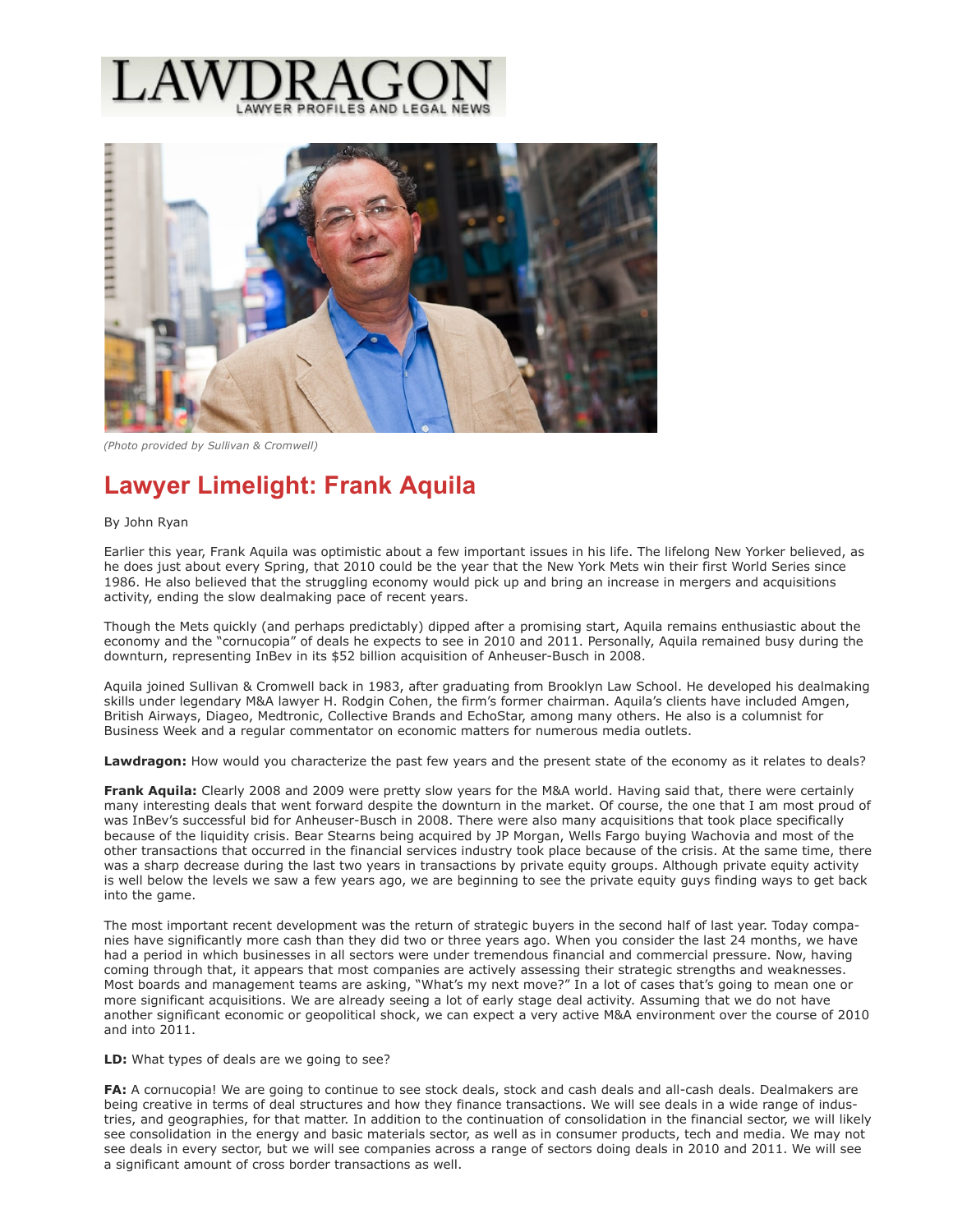# **Lawyer Limelight: Frank Aquila,** *continued*

In the last 10 years "cross-border M&A" has largely meant U.S. companies buying European companies, or European companies buying U.S. companies. But what will be more interesting and more challenging in the years ahead will be cross-border activity from Latin America to North America, Latin America to Africa, India to Africa, the Middle East to Asia, and so on. We are likely to see activity where acquirers, huge companies from Asia or Latin America some of whom you may have never heard of before, are buying U.S. and European household names. This sort of global dealmaking is what cross-border M&A will look like in the years ahead.

LD: What about all the debt accumulated in recent years? How is that going to impact how companies pursue deals?

**FA:** A mountain of debt was incurred to finance deals from 2003 to early 2008, and much of that debt will need to be repaid or refinanced between 2010 and 2015. Many companies have already taken the opportunity to refinance some or all of their debt over the past year. The companies that have done so are the stronger, better credits. Not all borrowers will be able to refinance and many of them will ultimately need to sell all or part of their businesses. If you can't refinance, you may have to sell assets. And still some companies may have no choice but to go into bankruptcy.

In the end, it will all depend on what the financing markets are like, and how robust the recovery will be. If we have a very robust recovery, concerns regarding refinancing will evaporate for many companies and the economy will allow them to refinance and return to profitability.

**LD:** What are some of the challenges of handling cross-border deals?

**FA:** You have to be part lawyer, part orchestra conductor and part traffic cop to pull off everything at the same time. You have to work closely with the litigators in preparation for litigation and the regulatory lawyers to be sure that all of the regulatory issues are being handled. You need to fully understand all of the legal issues that could arise in multiple jurisdictions. You have to do this while remaining focused on the big picture, what the client wants and what their objectives are. You always have to understand their constraints and limitations. Clients rightfully expect more than just technical support; you have to provide the best possible strategic and tactical advice while taking into account all of the practical and legal factors.

**LD:** What was particularly challenging about the InBev deal?

**FA:** Clearly, if nothing else, the very fact that it was completed in the midst of the financial meltdown, with a financing package in the tens of billions of dollars, is testimony to the planning and commitment of our client. Luckily, the financing was put in place by InBev relatively early in the process. It would have been impossible to contemplate raising that amount of acquisition financing in September or October of 2008.

LD: What's a key factor as to why some deals fail and others succeed?

**FA:** I think the key is that there has to be a compelling business rational for the deal. If there is an industrial logic for the deal, then there is a high likelihood that the deal will succeed. Deals make sense for different reasons. If both sides see the benefit of getting the deal done, it is much more likely that it will move forward.

**LD:** Do you recall when you wanted to be a lawyer?

**FA:** I guess I had thought about law school for a long time, possibly as far back as grammar school and certainly in high school. When I was an undergraduate at Columbia I toyed with the idea of becoming a history professor, but I never really questioned the fact that I wanted to be a lawyer. I've always been interested in and involved with public policy, politics and international issues. Going to law school and having the opportunity to think about these issues more deeply, and then practicing law, was probably always in the cards for me.

## **LD:** How did you develop a focus on M&A?

**FA:** In law school I probably would have told you that I would wind up in securities law, and my first couple of assignments at Sullivan & Cromwell were in securities. But that was 1983, and if you remember, there was a lot of M&A activity back then. I quickly wound up being pulled into one M&A transaction after another. To my surprise, I found that I really liked it. I kept doing more and more deals and then I woke up one day and realized that basically all I was doing was M&A work. I have never looked back, I have never regretted it.

One of the reasons that I like M&A is that you have to deal with a range of legal issues. Every single deal is different. On any given deal you are dealing with a different set of tax, antitrust, securities, IP, environmental and other issues. The range is even broader with cross-border deals. M&A really provides an intellectual challenge at every turn. People think of dealmaking as a bunch of guys with cigars in some back room cutting a deal, but the reality is that it takes a lot of patience and creativity to make a deal work for all parties.